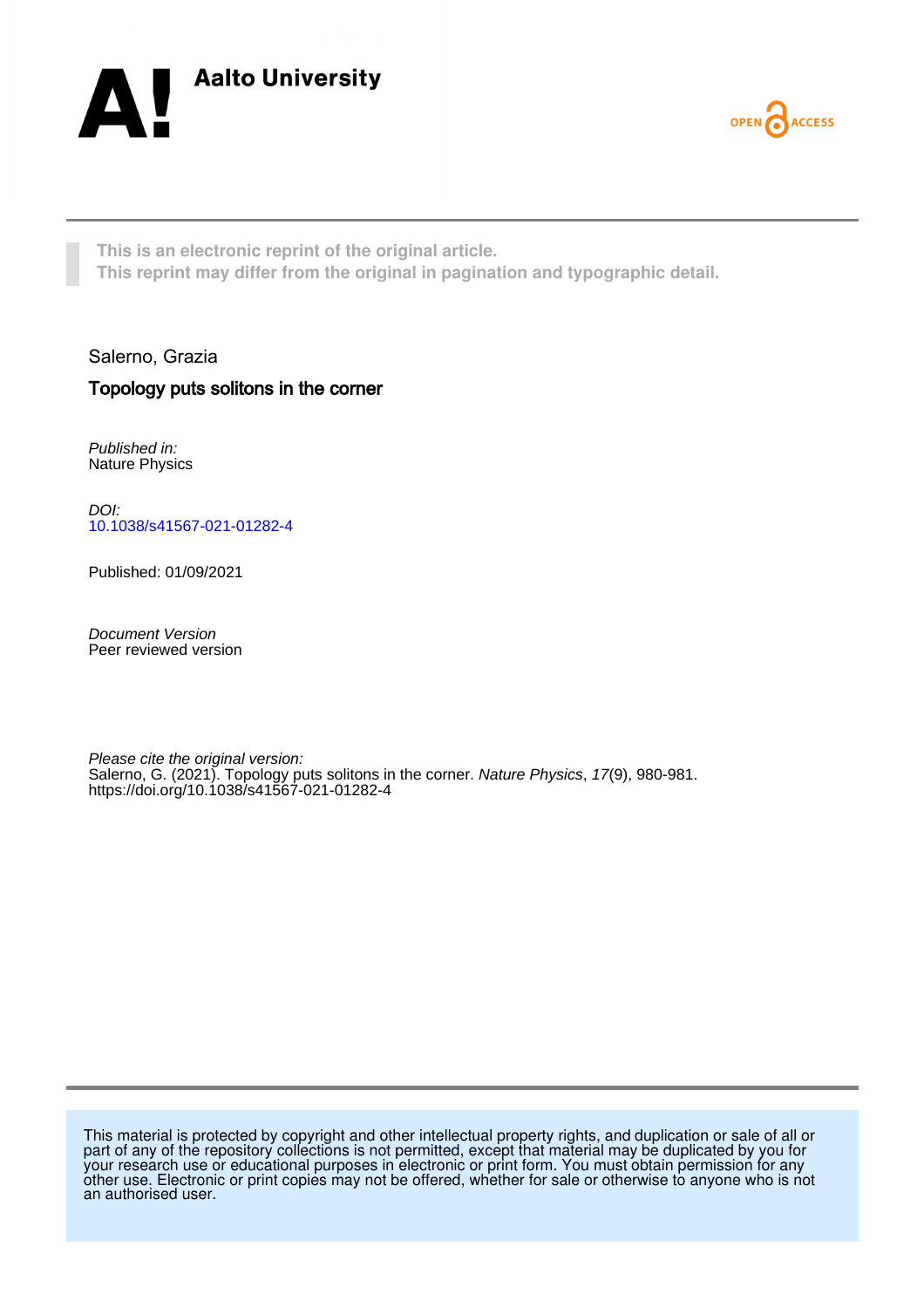## PHOTONICS

## **Topology puts solitons in the corner**

Grazia Salerno, grazia.salerno@aalto.fi

Department of Applied Physics, Aalto University School of Science

Nonlinearity and topology are both linked to symmetries, but what happens when the

two are combined is not a trivial question. In a nonlinear photonic higher-order

topological insulator, solitons localize on the corners together with the topological

modes.

Many physical phenomena are described as linear effects, even though nonlinearities are important in a range of systems across the natural sciences. From fluids to atomic condensates and optics, one hallmark of nonlinear systems is the soliton — a robust and highly localized wave that doesn't change size or shape. Solitons are self-sustained by a perfect balance between linear and nonlinear effects. But what happens to this delicate balance when other localization effects are introduced? For example, one can wonder if solitons can coexist with the localized edge states of a topological insulator. 20 Writing in Nature Physics, Marco Kirsch and colleagues have tackled this issue by investigating the fate of topological boundary modes in the nonlinear regime of a photonic system [1].

Topology is the study of the properties that are immutable under continuous deformations. In condensed-matter physics, it was first applied to explain the quantum 26 Hall effect and topological insulators — bulk insulating materials that carry a perfectly quantized transverse Hall current [2]. We now understand this quantum Hall current as the transport of electrons through topological one-way states along a single-atom layer on the edge of the system, and the existence of such edge states depends only on intrinsic properties of the bulk. These states are characterized by a topological invariant — a property that is constant under continuous deformations. If this invariant is zero, the state has no specifically topological properties and is called 'trivial'. If it is nonzero, the state is topological.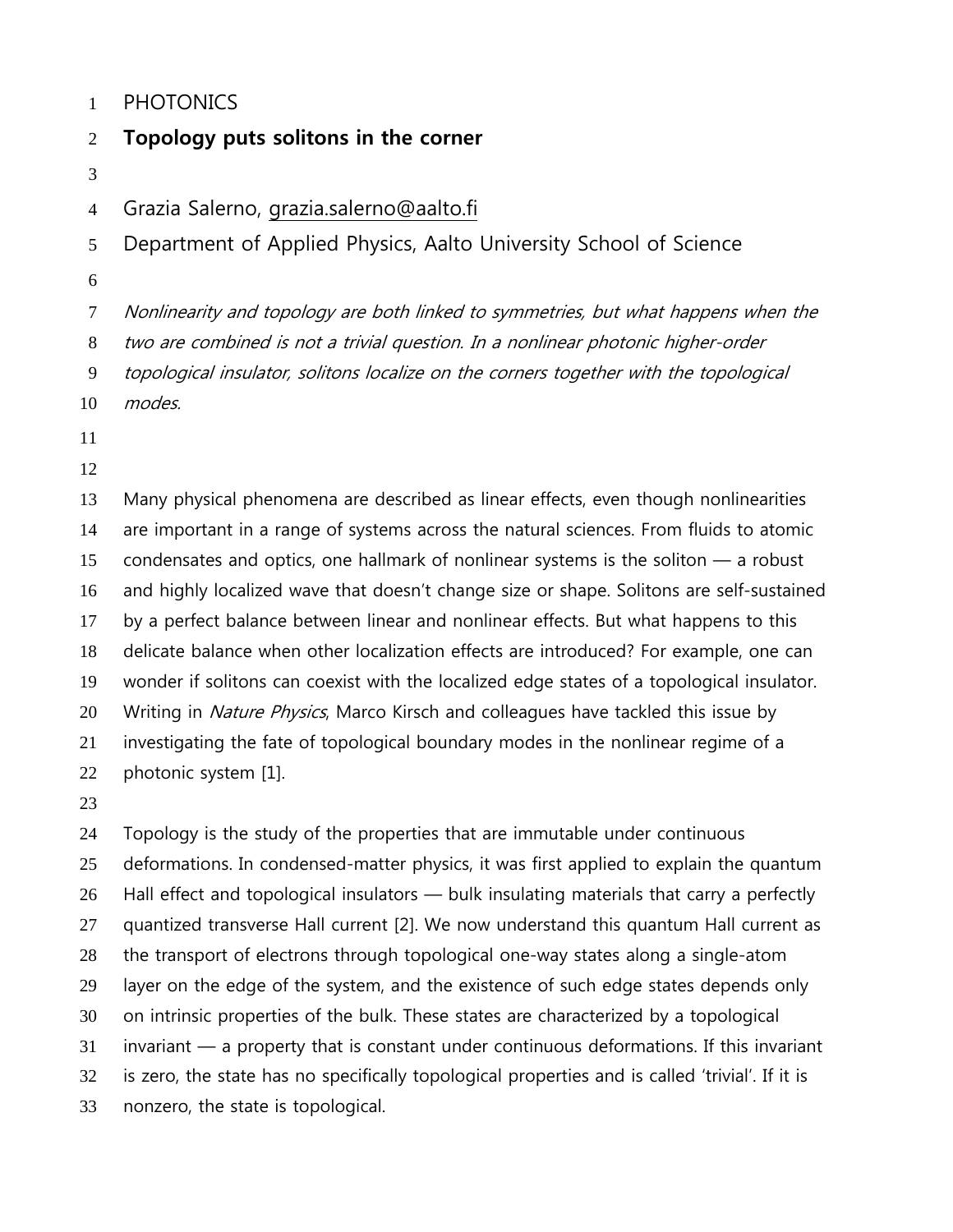Topological concepts are no longer limited to condensed–matter systems, but appear in every aspect of physics — from quantum mechanics to classical-waves like light. Topological photonics, in particular, uses artificial structures specifically designed to exhibit topological properties. Like the electronic states in a topological insulator, the light propagation in such a non-trivial topological structure depends only on the intrinsic design and not on external perturbations. This ability to control robust optical transport is one of the main motivations for topological photonics. With the demonstration of unidirectionally propagating edge states of light and topological lasers, the field promises to deliver a range of applications.

If boundary modes of a standard topological insulator are localized at the edge, those 46 of higher-order topological insulators are located at the edge of the edge – corners of a 2D system or hinges of a 3D system [3]. Higher-order topological systems require the existence of crystalline symmetries of the lattice — such as inversion or mirror symmetries — that affect how the electron density is centred within the unit cell, which in turn determines the polarization of the crystal. In higher-order topological insulators, the polarization is quantized, and a fractional charge accumulates on the corners of the system.

So far, topological phases have mostly been studied in the linear regime, but work on the effects of optical nonlinearities in photonic topological insulators has just begun [4, 5]. Kirsch and colleagues contributed to this recent effort by studying the role of nonlinearities in higher-order topological systems. They used a system of coupled waveguide arrays, arranged in a breathing kagome lattice (Fig. 1), which is known to be a higher-order topological insulator model in the linear regime. By changing the distance between the lattice sites, they realized two possible configurations: a topological and a trivial one. Laser light entered the waveguides at the corner of the lattice, propagated through the array by evanescently coupling to neighbouring sites, and was collected at the end, where the intensity distribution on the detector provided information about the lattice mode. Kirsch and colleagues introduced nonlinearities by using a waveguide medium with a Kerr-type nonlinearity, such that the refractive index depended on the light intensity.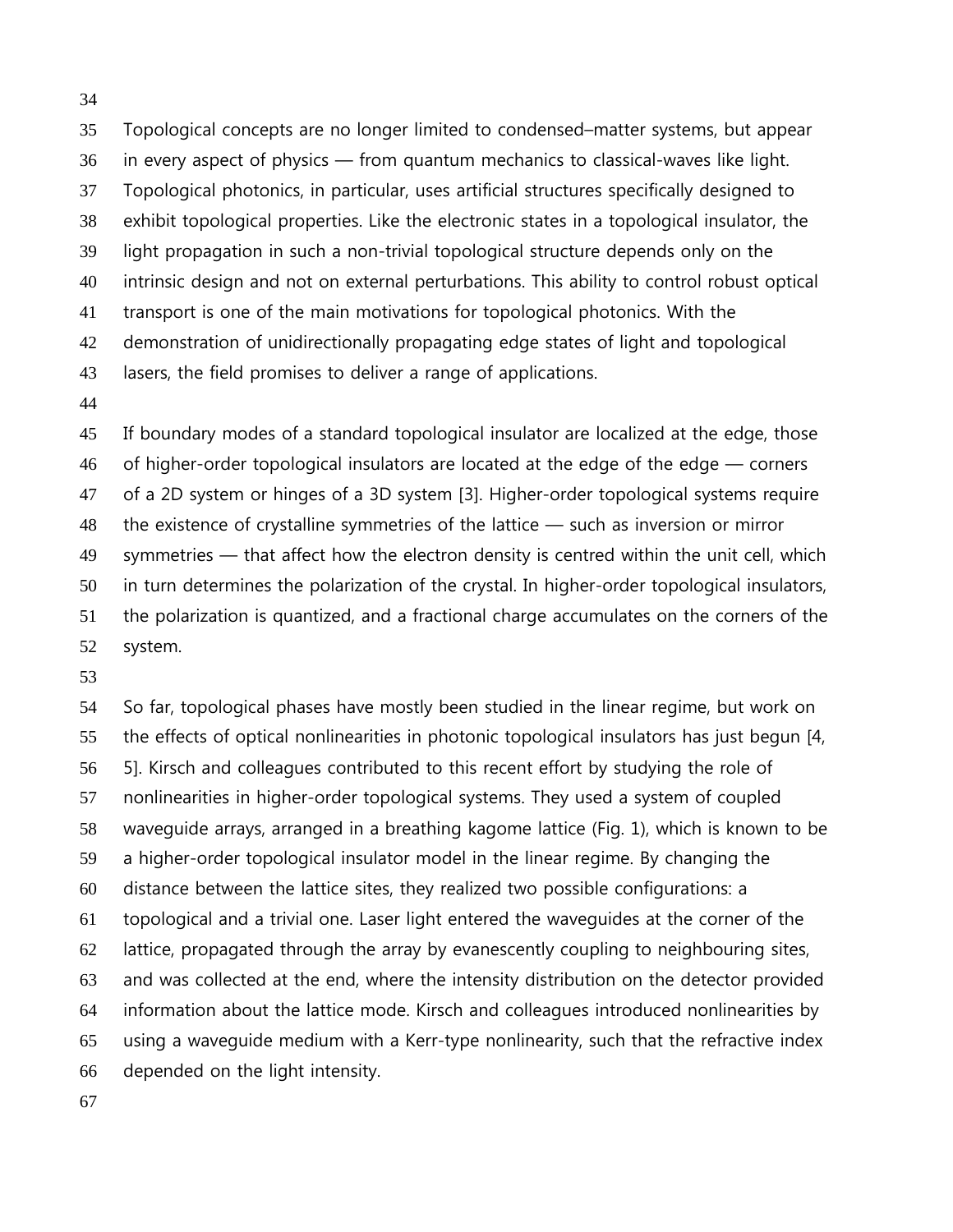For sufficiently high input power, solitons formed and the output light was confined around the input waveguide. In the trivial case, the soliton was localized over the entire unit cell of the lattice, whereas, for the topological case, the soliton was more strongly localized on the corner site (Fig. 1). Kirsch and colleagues then calculated the topological invariant, which for higher-order topological insulators is given by the bulk polarization, to back up the different nature of these two types of corner modes. Interestingly, the onset of nonlinearity proved not to be detrimental to the polarization value, which remains non-zero in the topological case, and strictly zero in the trivial configuration. Added nonlinearity therefore did not change the topological nature of the modes. This analysis distinguishes between the emergence of nonlinear topological corner states and the formation of trivial solitons in such structures.

The added nonlinearities had another effect: the bulk polarization was no longer quantized, meaning that the symmetries protecting the topological corner modes were broken. A very interesting scenario would be if nonlinearities could leave these symmetries unbroken. Or even more strikingly if they could induce a non-trivial topological phase starting from a trivial one. Preliminary steps in this direction have been taken [6], but the study of nonlinear topological phases is still in its infancy. The regime of strong nonlinearities is particularly interesting because it requires a quantum optical description and genuine interaction-induced topological effects can appear [7, 8], which could result in the realization of strongly correlated topological phases of photons.

- 
- 

Figure 1:

**Topological soliton formation.** An array of waveguides arranged on a breathing kagome lattice is an optical model for a linear higher-order topological insulator. Such a model has topological corner modes originating from a nonzero bulk invariant. When the system enters a nonlinear regime, the light becomes more localized and topological solitons form on the corners of the system. This shows that the topological